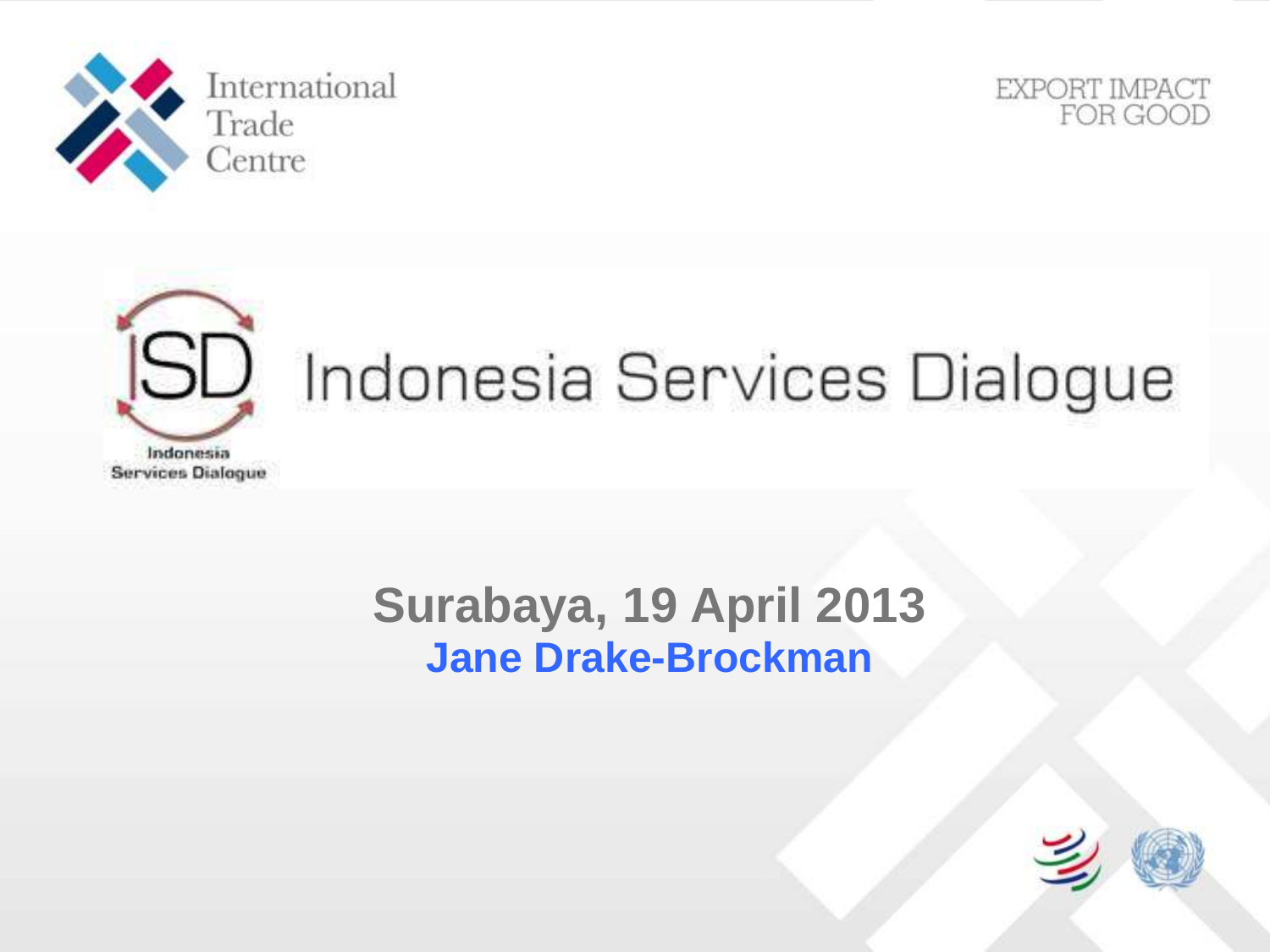# **What is ITC?**

ITC is the joint technical cooperation agency of:

- **United Nations Conference on Trade and Development (UNCTAD) &**
- **World Trade Organisation (WTO)**

Within the UN system, ITC is the niche development partner for **business export success** in developing countries.

ITC provides trade related capacity building which is **private sector focused.** 

ITC's objectives are to

- help enterprises, especially SMEs become more **competitive**
- strengthen local trade support institutions, especially **services business associations** and **export promotion** agencies
- facilitate **dialogue** between policymakers and private sector on the enabling business environment for **services value-added and export**



EXPORT IMPACT FOR GOOD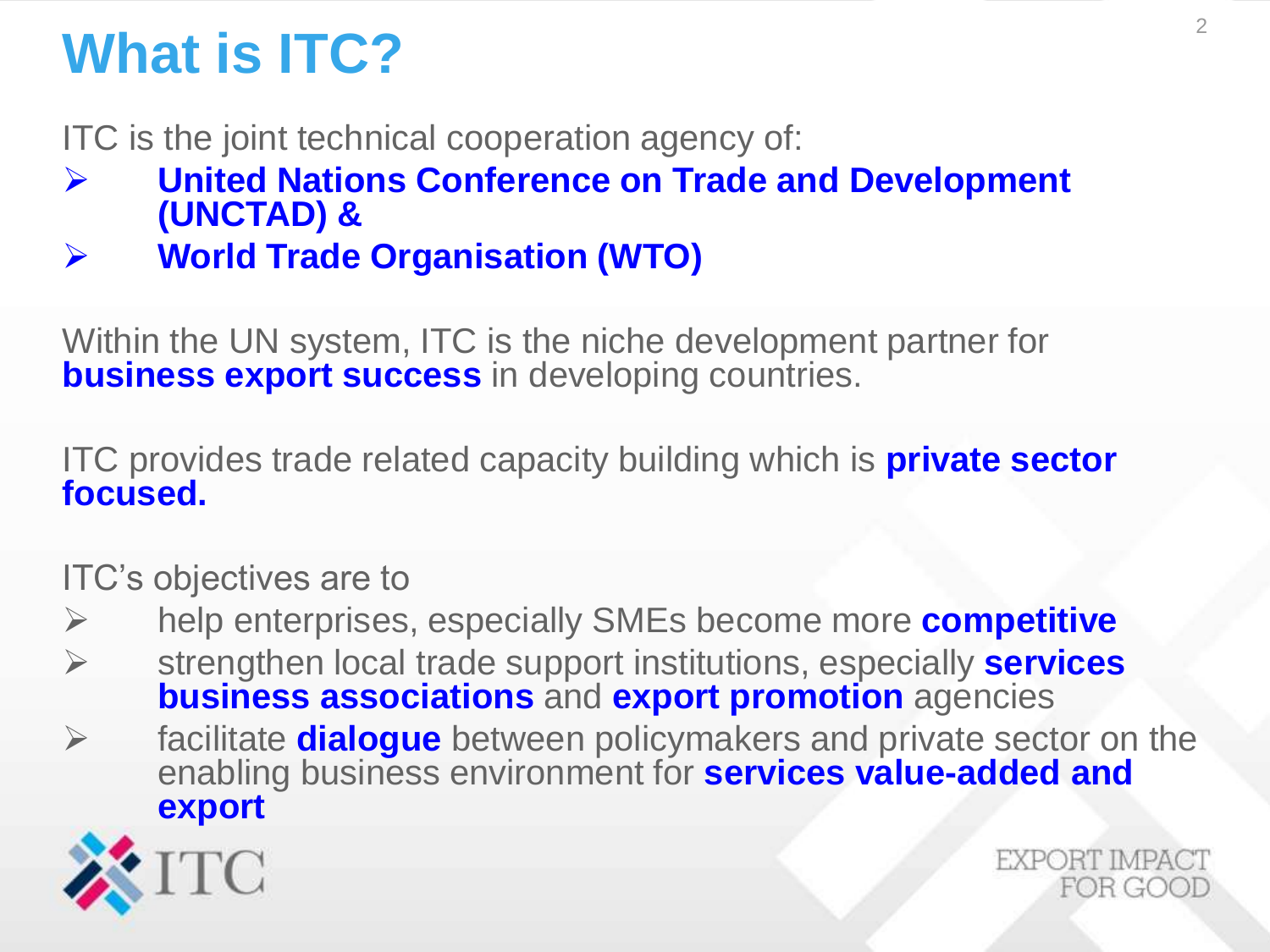# **ITC Trade in Services Programme**

**1:** Produce, improve access to and use of, reliable and user-friendly servicesrelated **trade intelligence.** Build awareness around the importance of services as a potential export driver for developing countries.

**2: Build and strengthen trade support institutions' capacity to foster an enabling business environment**, to benchmark regulatory practices and to promote services exports

**3: Enhance the export readiness of services SMEs** in responding to market opportunities including in global and regional value chains

**4:** Achieve a higher level of sustainable and inclusive participation in the regional and international services economy

 $\triangleright$  ITC is focused on both country-based and regional level projects

 **ITC is delighted to work with the ISD at national level and also to help contribute to regional level outreach**



**EXPORT IMPACT** FOR GOOI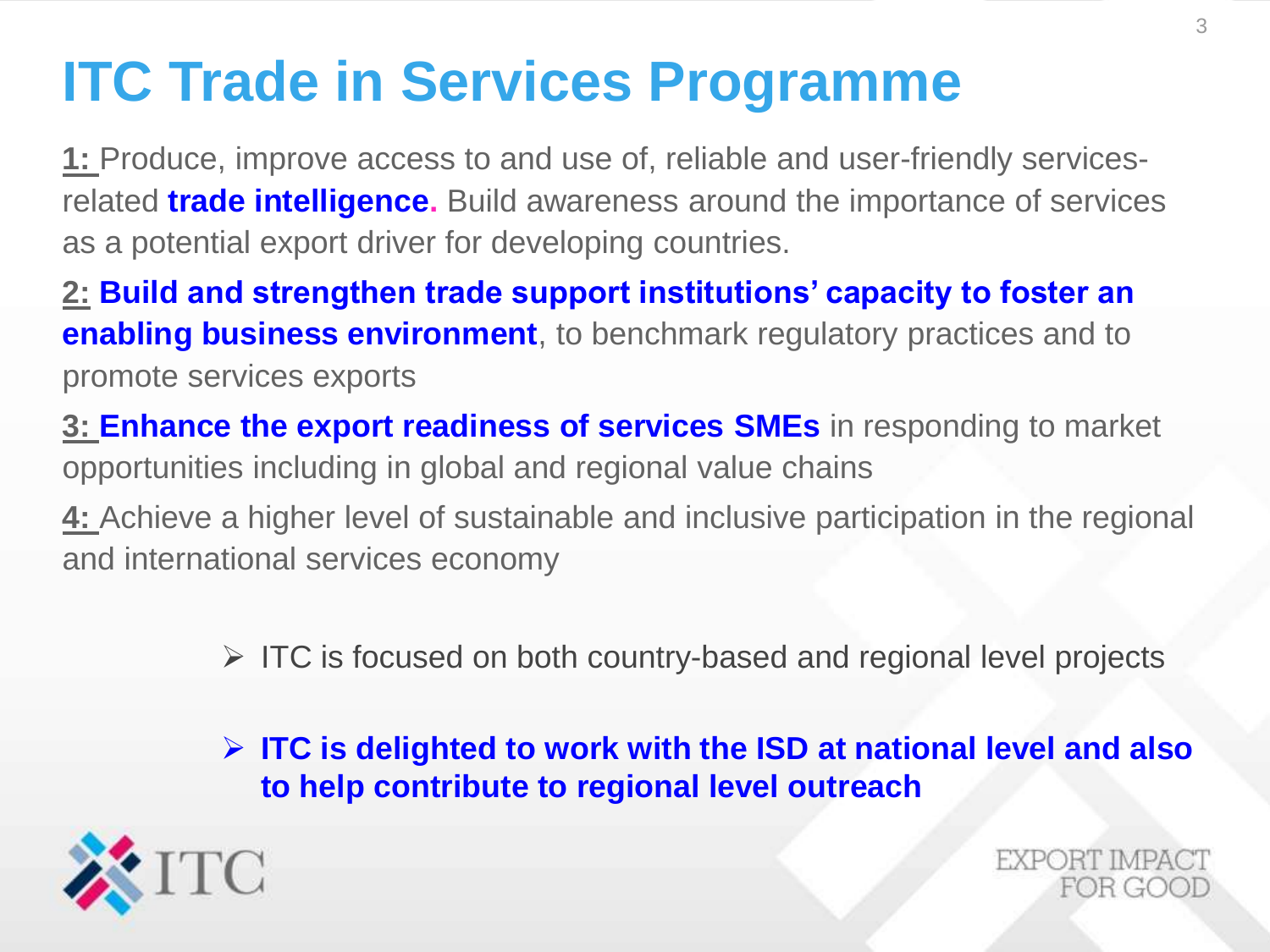### **Services contribution to GDP**

#### Figure 1: Indonesian GDP at constant 2000 prices.



Source: Duggan, Rahardja, Varela. "Service Sector Reform and Manufacturing Productivity. Evidence from Indonesia" (IBRD 2013)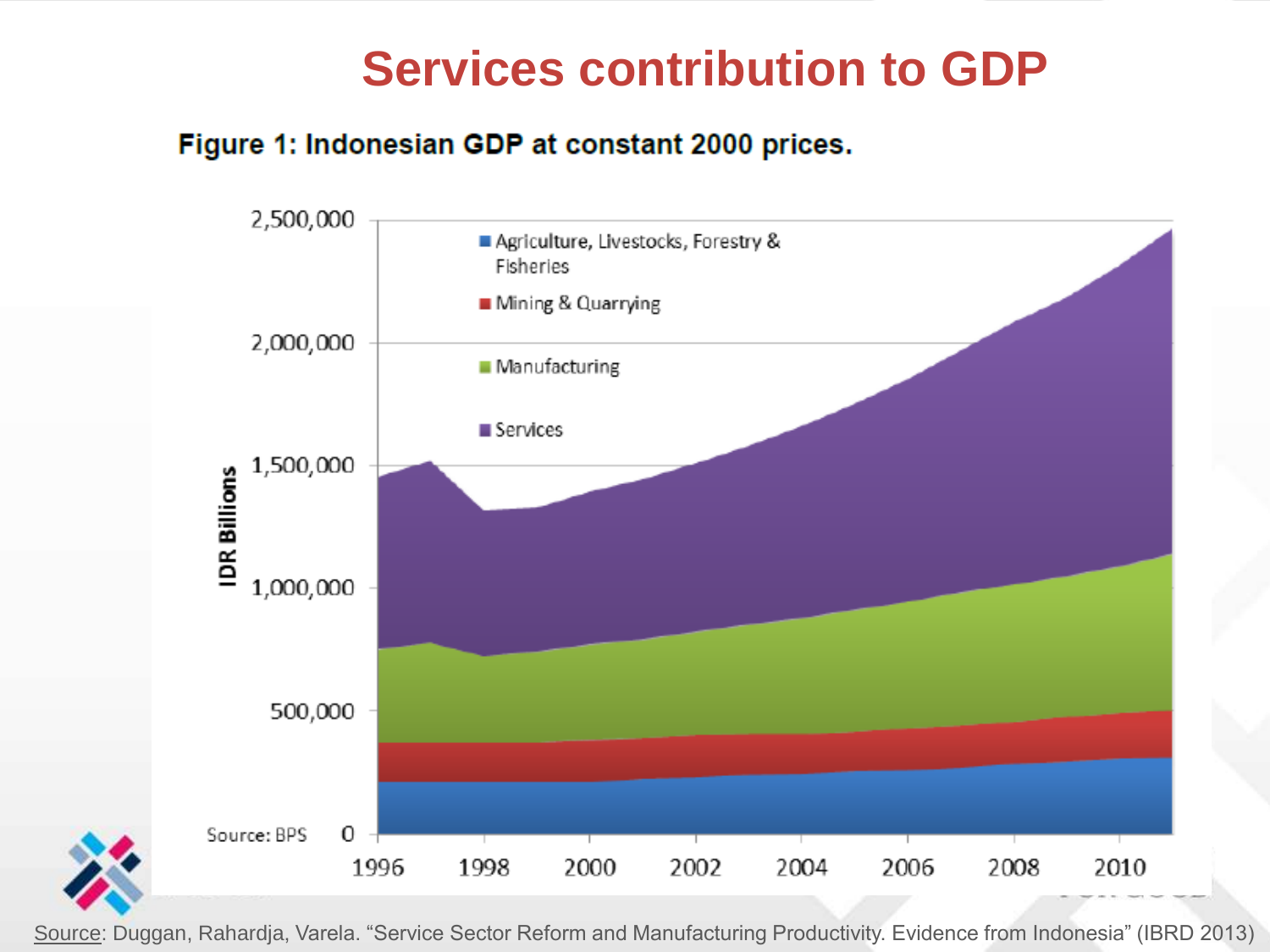### **Services Sector Value-Added**

#### Figure 2: Service sector value added at constant 2000 prices.



Source: Duggan, Rahardja, Varela. "Service Sector Reform and Manufacturing Productivity. Evidence from Indonesia" (WB, 2013)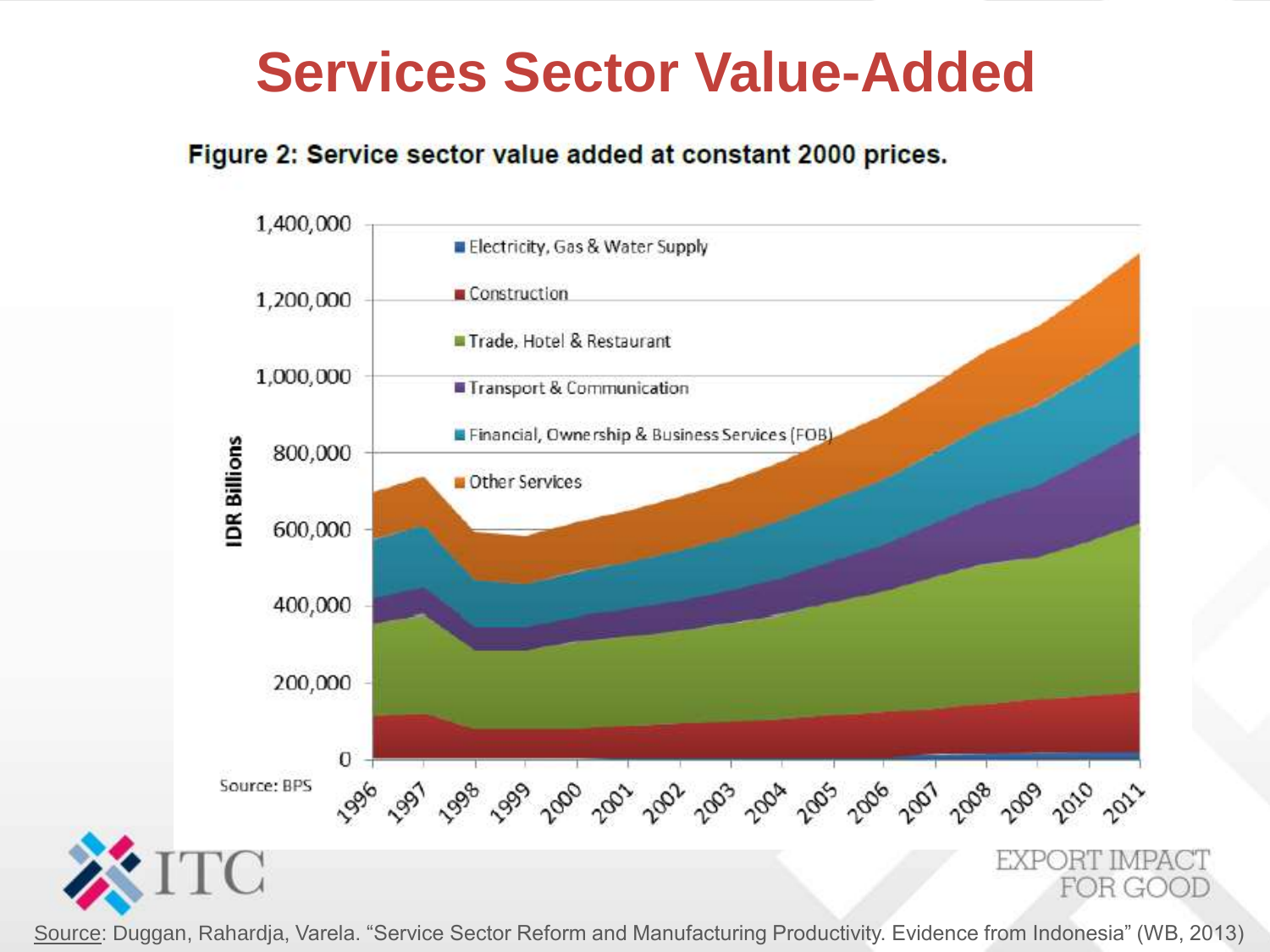### **Services contribution to Employment**



<sup>C</sup>

Report of PECC Services Taskforce, 2011

EXPORT IMPA FOR GOOD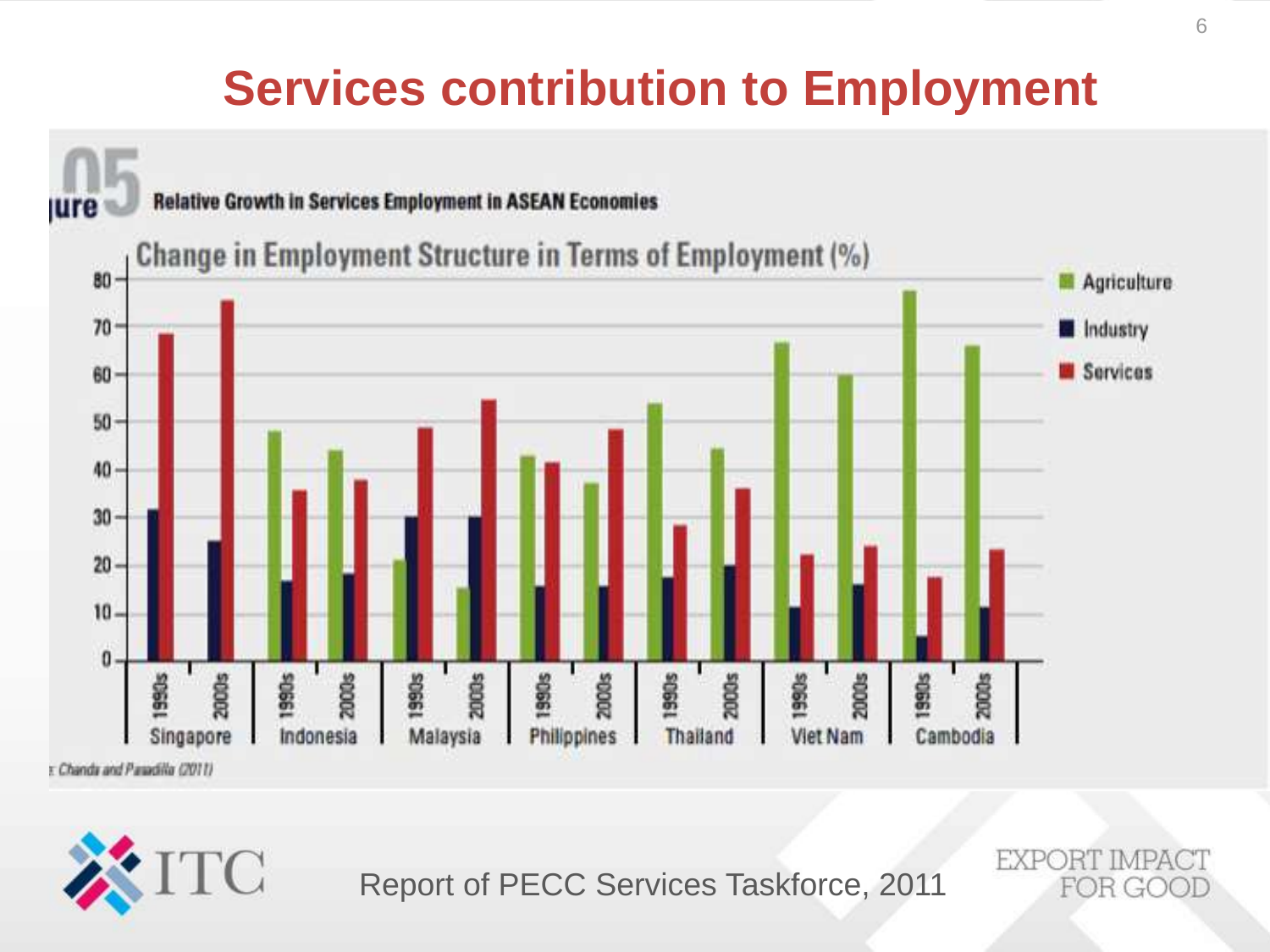# **Ingredients for Success**

- **Strategic Leadership**
- **Business Vision and Determination**
- **Evidence Base / Awareness-raising**
	- **Statistics & Business Stories**
	- **More Statistics & More Business Stories**
- **Individual Champions**
- **Workable Business Membership & Funding model**
	- **A Clear Business Message to ensure buy-in/sustain business interest & an ongoing Events schedule**
- **Outspoken Public Advocacy**
- **Building Channels for Consultation/Managing Vested Interests**
- **Win-Win Partnerships and Alliances**



EXPORT IMPA FOR GOOT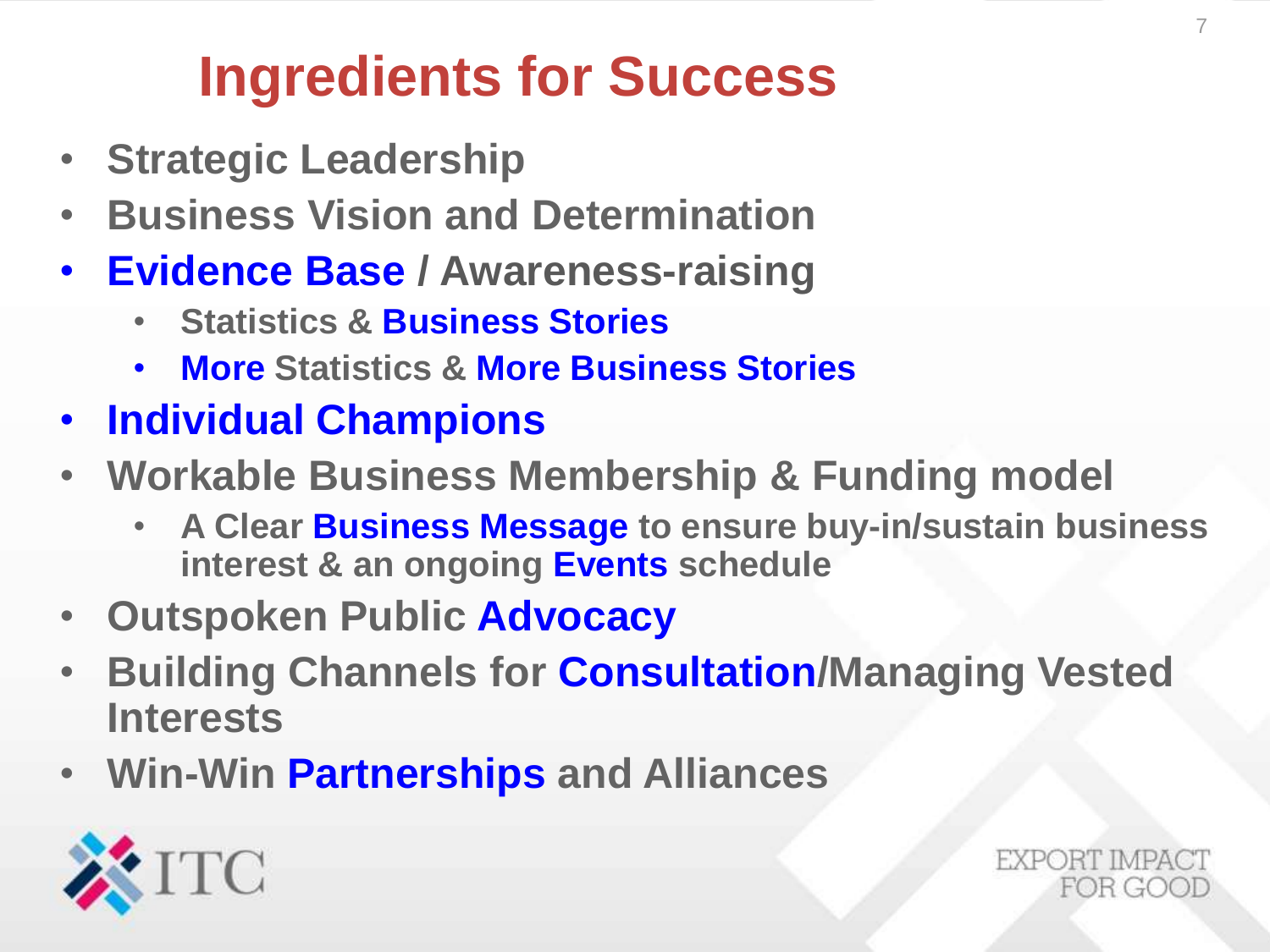# **Challenges**

- The language of services is highly problematic, making it hard to recruit initial members and reinforce champions
- Sectoral comprehensiveness is essential but its initially like herding cats
- SME participation is essential but SMEs dont have time or resources to get involved
- Export promotion requires a whole **new tool-kit**
- Quantitative data is immensely difficult to collect and goes on being difficult to collect; government institutions and the academic fraternity are not



geared to services

DR GOOL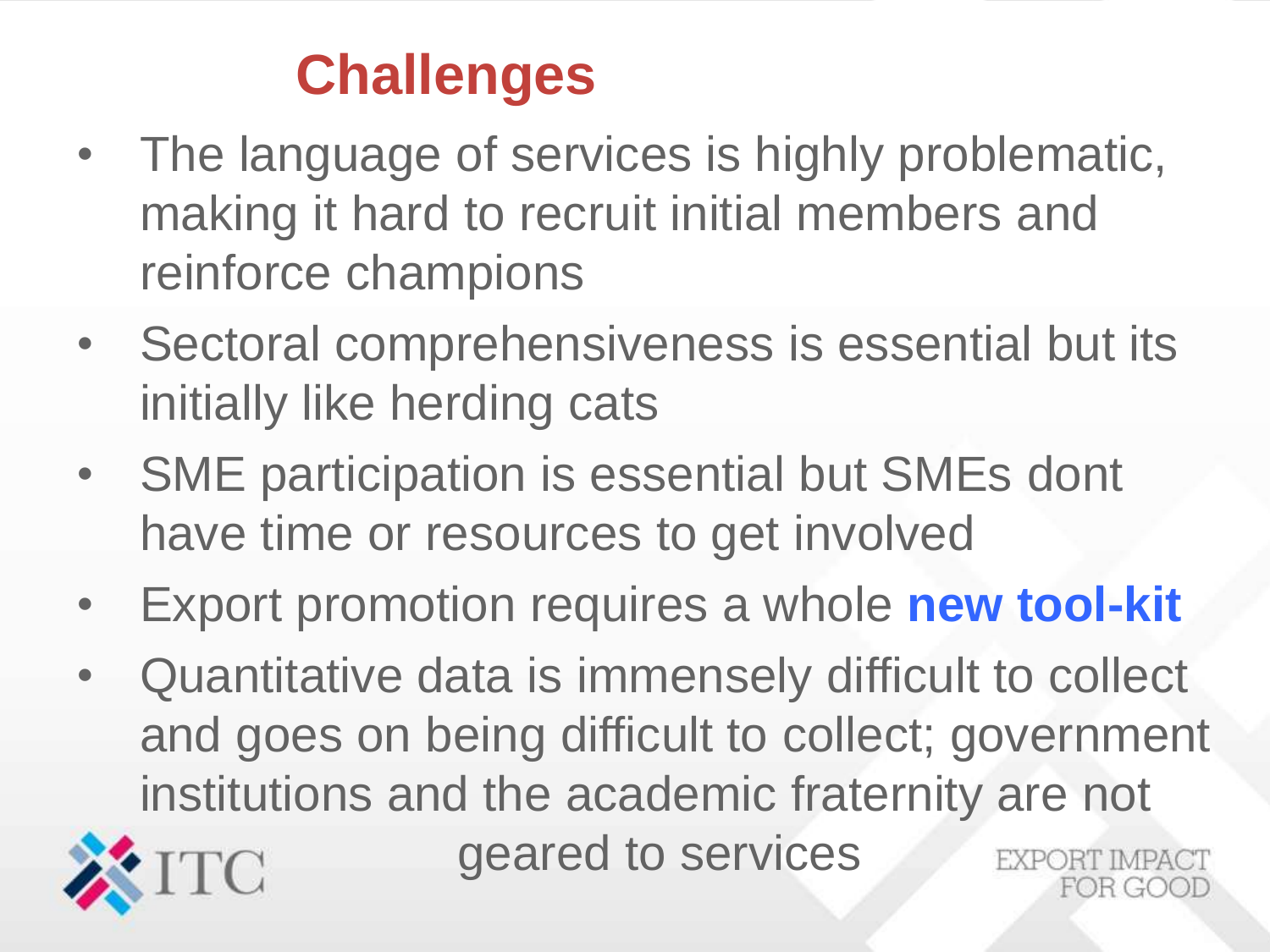### **Surprises**

- Services firms, big and little, from seemingly very different sectors turn out in fact to have a great deal in common;
	- **the way they operate/do business/export**
	- **the factors that affect their innovation & competitiveness**
- the regulatory inefficiencies they face
- the frustrations they experience with "goods think"
- Excitement is generated by the access & attention that come from strength in numbers and the emerging possibilities for policy change & business growth

 $R(GO)$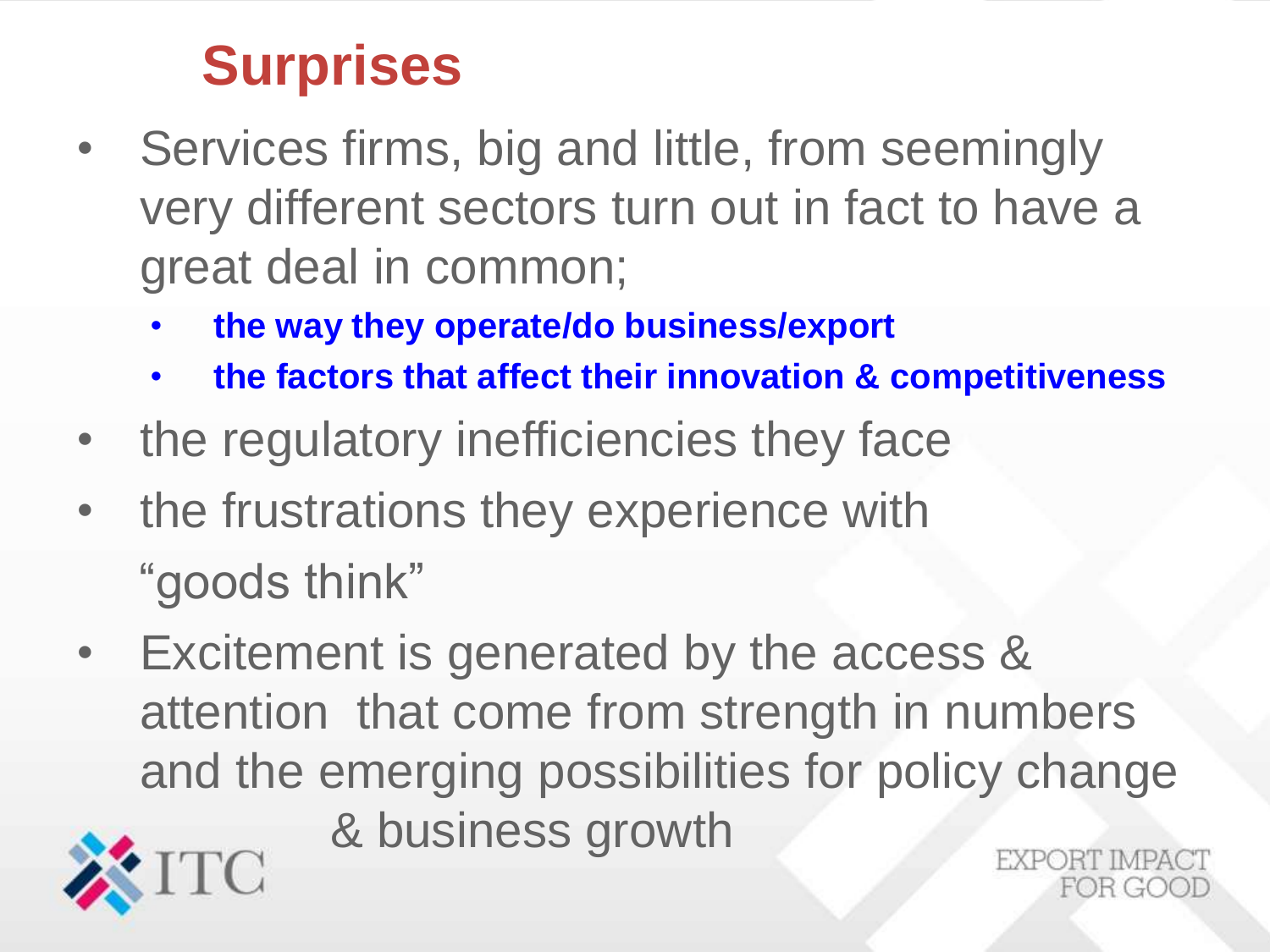### **Elevator Pitch**

- Services industries are everywhere making the dominant contributions to GDP, employment, investment, productivity and poverty reduction
- Services are globalising rapidly into supply chains; a Services Revolution is underway enabling newcomers to development to leapfrog over manufacturing; new market opportunities are out there
- Government intervention is higher in services than any other sector
	- this adds, economy-wide, to the local costs of doing business
	- the gains from improved regulatory efficiency are enormous greater than for any other sector
- Industry itself must develop locally-relevant evidence-based tools to lead government through the mind-set changes required for reform
- This is vital to every countries' future; this is about more and better jobs for our children in higher value-added activities
- Services coalitions of industry deserve active business and government support



**EXPORT IMPA** FOR GOOI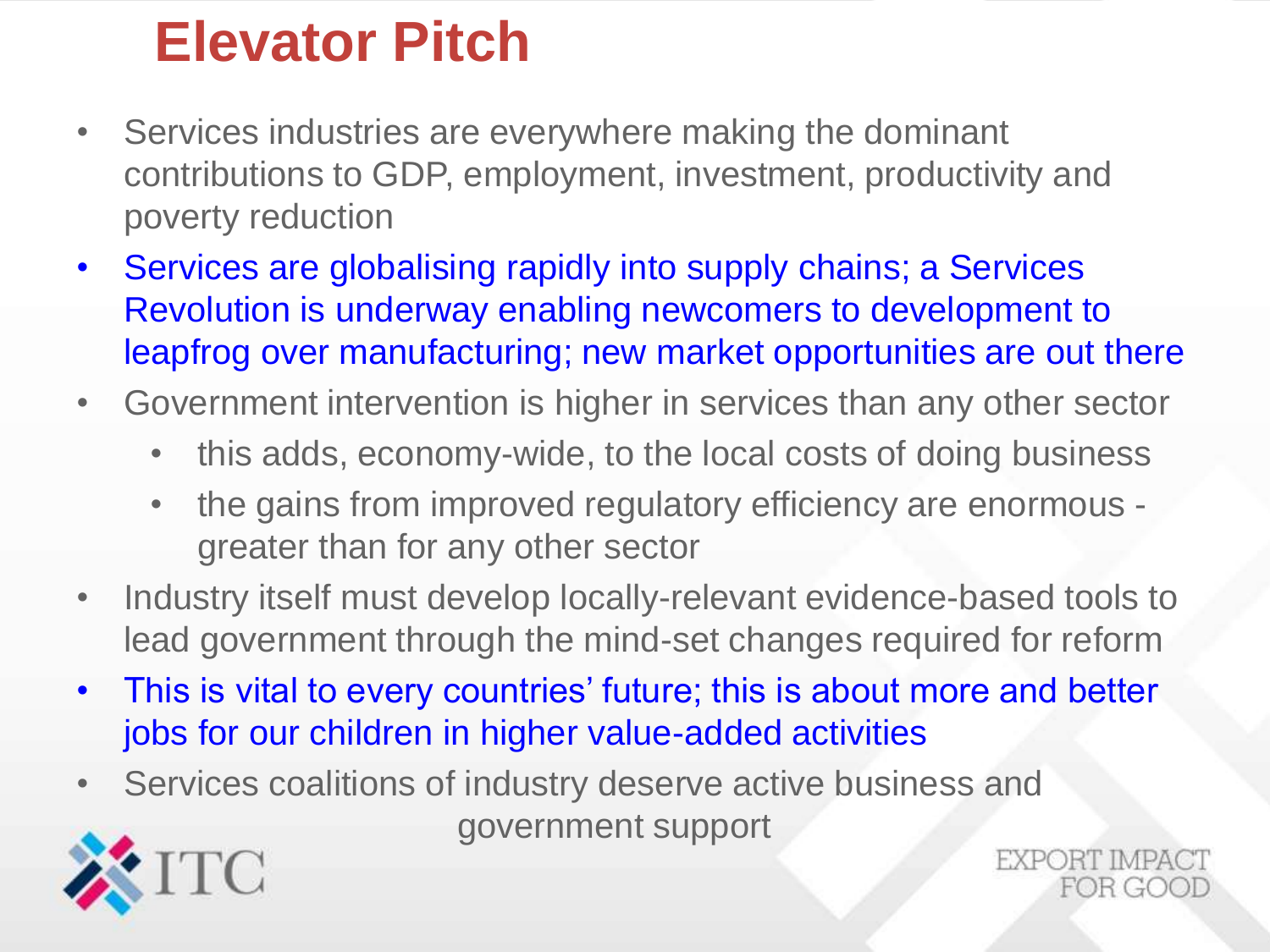### **Business Message; Services Value-add for national**





*Source: World Bank Report 2013* 

**EXPORT IMPACT** FOR GOOD